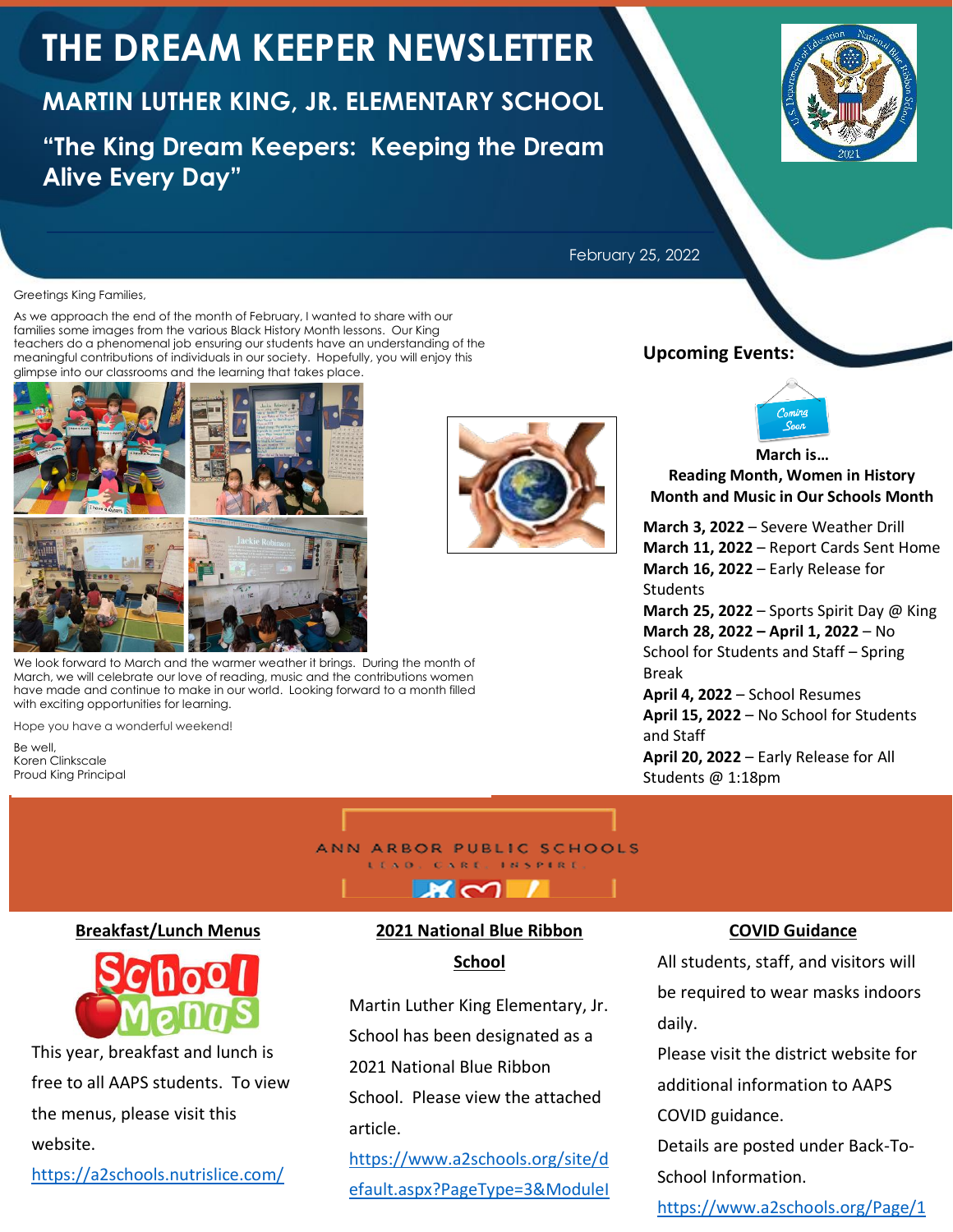# **Transition to A2 Virtual Village**

*Over the past trimester, I have had conversations with some families that expressed interest in exploring online instruction that is offered through the A2 Virtual Village. While we'd love to keep your child here at King, families have an opportunity to adjust their enrollment selection for the third trimester. As you consider your options, please note that enrollment in online programs is based on available space.*

*More information about the online programs is available on the A2 Virtual Village website. You are welcome to email any questions that you may have to [a2velementary@a2schools.org.](mailto:a2velementary@a2schools.org)*

*Click [HERE](https://forms.gle/i2y44npcdT4oJVzr9) to express your interest in enrolling your child in an online class by Monday, March 7, 2022.* 

### **Winter Literacy**

# LITERACI

We are committed to supporting your child as they develop the skills and strategies they need to become a proficient reader. This AAPS K-3 Winter Literacy Calendar, Part 2 is sent in the spirit of partnership. When we work together, we will see more success. If you would like to know more about how we are supporting your child's literacy development at King, please reach out to your child's teacher. <https://drive.google.com/file/d/1JOdvwtpn5HCspD6XJVgJJOLEr0s6UuwF/view>

#### **Student Illness Decision Making**

Please see the updated WCHD Student Illness Decision Making Flow Chart(right). We will be following this flow chart when a student becomes ill at school. Please utilize this to guide your decisions whether to send your child to school or not and if they should receive a home or provider-administered test.